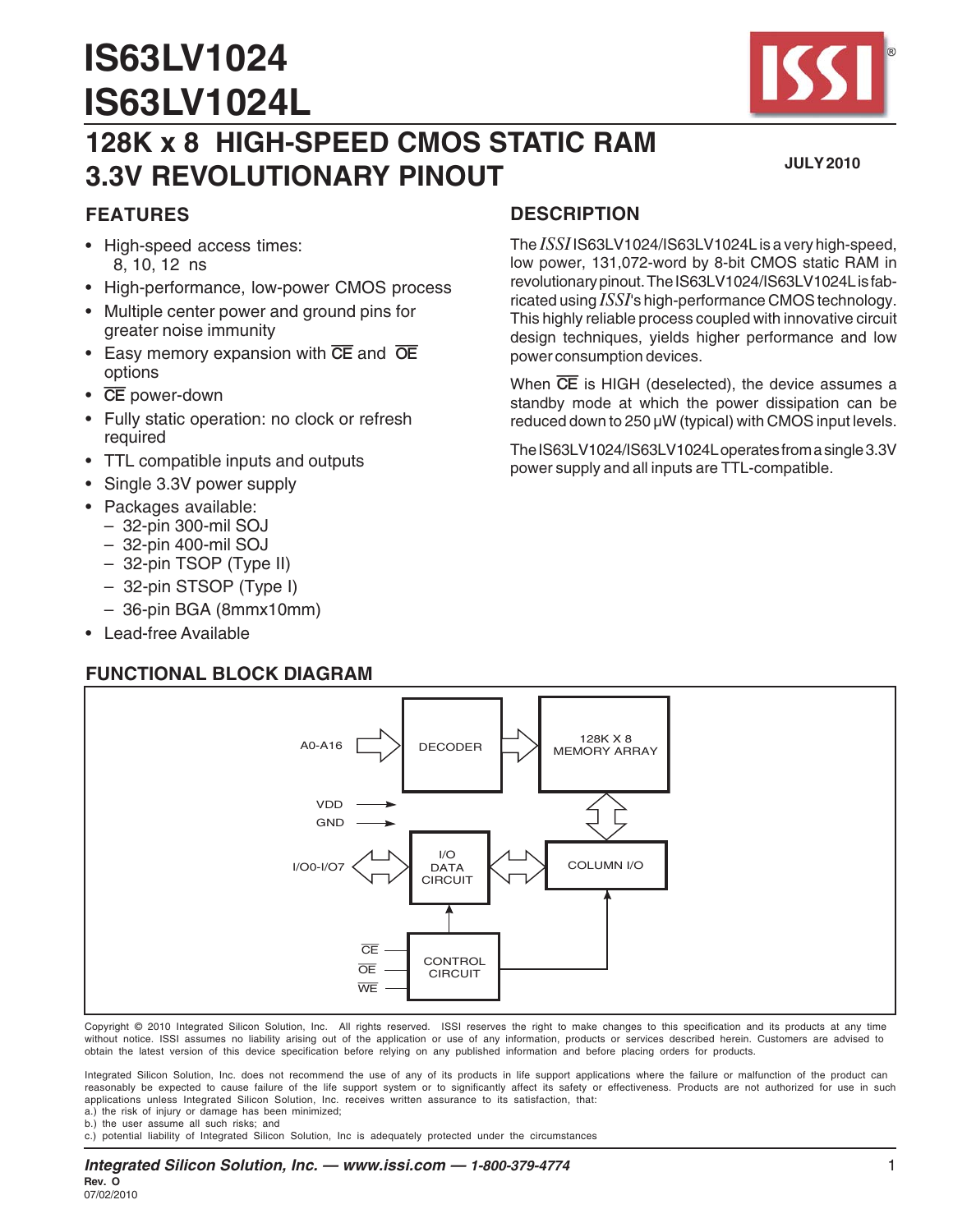# **IS63LV1024 IS63LV1024L**



#### **PIN CONFIGURATION 32-Pin SOJ**

| A <sub>0</sub>         | A16<br>32      |
|------------------------|----------------|
| A <sub>1</sub>         | 31             |
| 2                      | A15            |
| A <sub>2</sub>         | A14            |
| 3                      | 30             |
| A <sub>3</sub>         | A13            |
| 4                      | 29             |
| $\overline{\text{CE}}$ | <b>OE</b>      |
| 5                      | 28             |
| I/OO                   | I/O7           |
| 6                      | 27             |
| I/O1                   | I/O6           |
| 7                      | 26             |
| VDD                    | <b>GND</b>     |
| 8                      | 25             |
| <b>GND</b>             | <b>VDD</b>     |
| 9                      | 24             |
| I/O2                   | I/O5           |
| 10                     | 23             |
| I/O3                   | I/O4           |
| 11                     | 22             |
| WE                     | A12            |
| 12                     | 21             |
| A4                     | 20             |
| 13                     | A11            |
| A <sub>5</sub>         | 19             |
| 14                     | A10            |
| A <sub>6</sub>         | A9             |
| 15                     | 18             |
| A7                     | A <sub>8</sub> |
| 16                     | 17             |
|                        |                |
|                        |                |

# **PIN CONFIGURATION**

**32-Pin TSOP (Type II) (T)**



# **PIN DESCRIPTIONS**

| A0-A16                 | <b>Address Inputs</b>     |
|------------------------|---------------------------|
| $\overline{\text{CE}}$ | <b>Chip Enable Input</b>  |
| $\overline{OE}$        | Output Enable Input       |
| WF                     | <b>Write Enable Input</b> |
| $I/OO-I/O7$            | Data Inputs/Outputs       |
| <b>V<sub>DD</sub></b>  | Power                     |
| GND                    | Ground                    |

#### **PIN CONFIGURATION 36-mini BGA (B) (8 mm x 10 mm)**

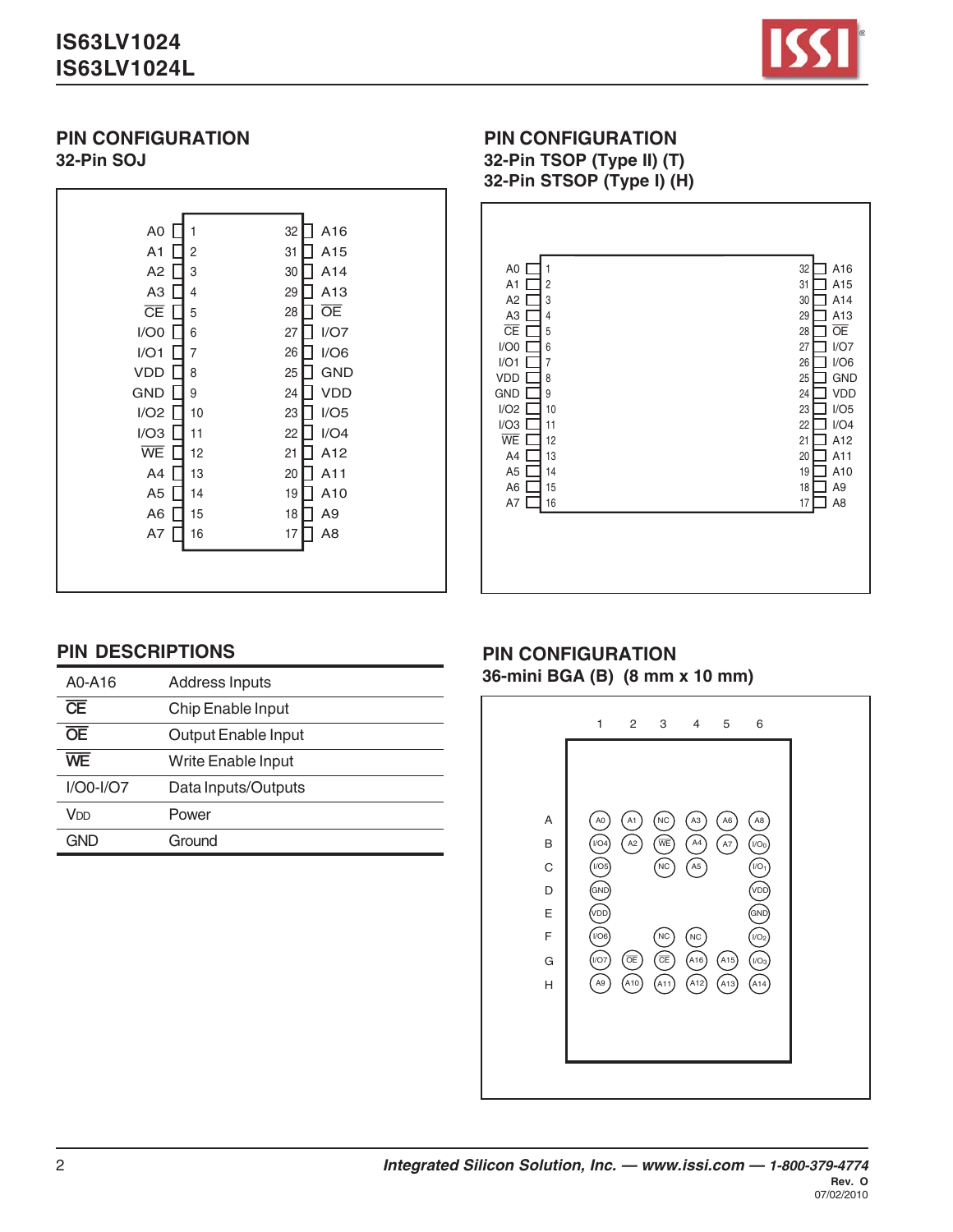

## **TRUTH TABLE**

| <b>Mode</b>                         | WE | <b>CE</b> | <b>OE</b> | I/O Operation | <b>V<sub>DD</sub></b> Current       |  |
|-------------------------------------|----|-----------|-----------|---------------|-------------------------------------|--|
| <b>Not Selected</b><br>(Power-down) |    | H         |           | High-Z        | IsB1, IsB2                          |  |
| Output Disabled                     | н  |           |           | High-Z        | lcc1, lcc2                          |  |
| Read                                | H  |           |           | Dout          | Icc <sub>1</sub> , Icc <sub>2</sub> |  |
| Write                               |    |           |           | Din           | Icc <sub>1</sub> , Icc <sub>2</sub> |  |

#### **ABSOLUTE MAXIMUM RATINGS(1)**

| <b>Symbol</b> | <b>Parameter</b>                     | Value                    | Unit |  |
|---------------|--------------------------------------|--------------------------|------|--|
| Vterm         | Terminal Voltage with Respect to GND | $-0.5$ to $V_{DD} + 0.5$ |      |  |
| Tstg          | Storage Temperature                  | $-65$ to $+150$          | ∽    |  |
| $P_T$         | Power Dissipation                    | .O                       | W    |  |

**Notes:**

1. Stress greater than those listed under ABSOLUTE MAXIMUM RATINGS may cause permanent damage to the device. This is a stress rating only and functional operation of the device at these or any other conditions above those indicated in the operational sections of this specification is not implied. Exposure to absolute maximum rating conditions for extended periods may affect reliability.

## **OPERATING RANGE**

| Range      | <b>Ambient Temperature</b>         | VDD              |  |
|------------|------------------------------------|------------------|--|
| Commercial | $0^{\circ}$ C to +70 $^{\circ}$ C  | $3.3V + 0.3V$    |  |
| Industrial | $-40^{\circ}$ C to $+85^{\circ}$ C | $3.3V \pm 0.15V$ |  |

#### **DC ELECTRICAL CHARACTERISTICS** (Over Operating Range)

| Symbol                | <b>Parameter</b>                 | <b>Test Conditions</b>                         |              | Min.         | Max.           | Unit |
|-----------------------|----------------------------------|------------------------------------------------|--------------|--------------|----------------|------|
| VOH                   | Output HIGH Voltage              | $V_{DD} = Min.,$ $I_{OH} = -4.0$ mA            |              | 2.4          |                | V    |
| VOL                   | Output LOW Voltage               | $V_{DD} = Min., IoL = 8.0 mA$                  |              |              | 0.4            | V    |
| <b>V<sub>IH</sub></b> | Input HIGH Voltage               |                                                |              | 2.2          | $V_{DD}$ + 0.3 | V    |
| VIL                   | Input LOW Voltage <sup>(1)</sup> |                                                |              | $-0.3$       | 0.8            | V    |
| Īц                    | Input Leakage                    | $GND \leq V_{IN} \leq V_{DD}$                  | Com.<br>Ind. | $-1$<br>$-5$ | 5              | μA   |
| <b>ILO</b>            | Output Leakage                   | $GND \leq V$ OUT $\leq VDD$ , Outputs Disabled | Com.<br>Ind. | $-1$<br>$-5$ | 5              | μA   |

#### **Note:**

1.  $V_{IL}$  (min.) = -0.3V DC;  $V_{IL}$  (min.) = -2.0V AC (pulse width under Vss < 5ns). Not 100% tested.

VIH (max.) = VDD + 0.3V DC; VIH (max.) = VDD + 2.0V AC (pulse width over VDD < 5ns). Not 100% tested.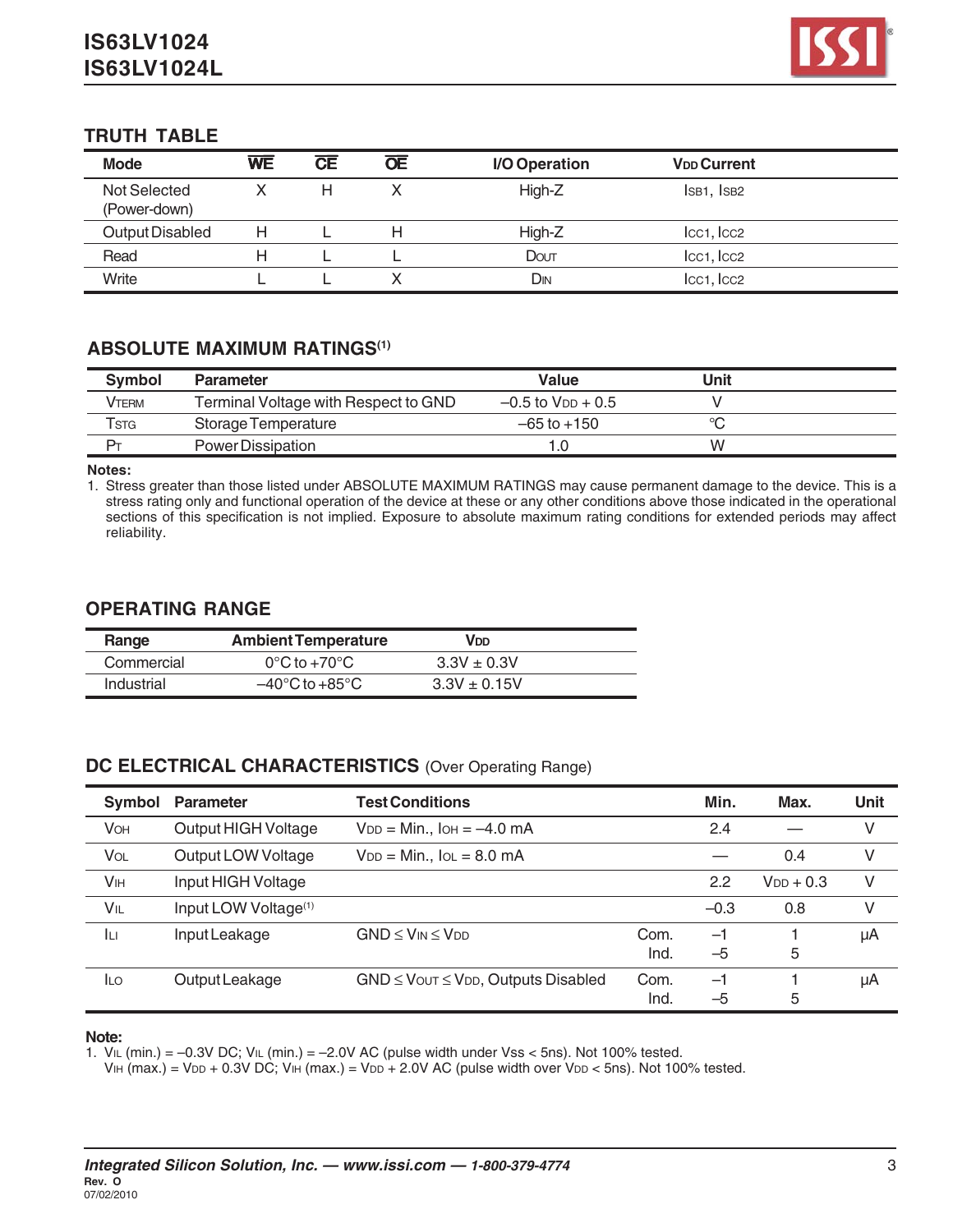#### **IS63LV1024 POWER SUPPLY CHARACTERISTICS<sup>(1)</sup> (Over Operating Range)**

|                  |                      |                                                                 |                     | $-8$ ns                  |      | $-10$ ns |      | $-12$ ns |      |      |
|------------------|----------------------|-----------------------------------------------------------------|---------------------|--------------------------|------|----------|------|----------|------|------|
|                  | Symbol Parameter     | <b>Test Conditions</b>                                          |                     | Min.                     | Max. | Min.     | Max. | Min.     | Max. | Unit |
| Icc1             | <b>VDD Operating</b> | $V_{DD} = Max., \overline{CE} = VIL$                            | Com.                |                          | 160  |          | 150  |          | 130  | mA   |
|                  | Supply Current       | $I$ out = 0 mA, $f$ = Max.                                      | Ind.                |                          | 170  |          | 160  |          | 140  |      |
|                  |                      |                                                                 | typ. <sup>(2)</sup> | $\overline{\phantom{0}}$ | 105  |          | 95   |          | 75   |      |
|                  |                      |                                                                 | Ind. $(@15$ ns)     |                          |      |          |      |          | 90   |      |
| <b>I</b> SB      | <b>TTL Standby</b>   | $V_{DD} = Max.$                                                 | Com.                |                          | 55   |          | 45   |          | 40   | mA   |
|                  | Current              | $V_{IN} = V_{IH}$ or $V_{IL}$                                   | Ind.                |                          | 55   |          | 45   |          | 40   |      |
|                  | (TTL Inputs)         | $\overline{CE}$ $\geq$ V <sub>IH</sub> , f = Max                |                     |                          |      |          |      |          |      |      |
| ISB <sub>1</sub> | <b>TTL Standby</b>   | $V_{DD} = Max.$                                                 | Com.                |                          | 25   |          | 25   |          | 25   | mA   |
|                  | Current              | $V_{IN} = V_{IH}$ or $V_{IL}$                                   | Ind.                |                          | 30   |          | 30   |          | 30   |      |
|                  | (TTL Inputs)         | $\overline{CE}$ $\geq$ V <sub>IH</sub> , f = 0                  |                     |                          |      |          |      |          |      |      |
| <sub>SB2</sub>   | <b>CMOS Standby</b>  | $V_{DD} = Max.$                                                 | Com.                |                          | 5    |          | 5    |          | 5    | mA   |
|                  | Current              | $\overline{\text{CE}} \geq \text{VDD} - 0.2\text{V}$ ,          | Ind.                |                          | 10   |          | 10   |          | 10   |      |
|                  |                      |                                                                 | typ. <sup>(2)</sup> | $\overline{\phantom{0}}$ | 0.5  |          | 0.5  |          | 0.5  |      |
|                  | (CMOS Inputs)        | $V_{IN} \geq V_{DD} - 0.2V$ , or<br>$V_{IN} \le 0.2V$ , $f = 0$ |                     |                          |      |          |      |          |      |      |

#### **Notes:**

1. At  $f = f_{MAX}$ , address and data inputs are cycling at the maximum frequency,  $f = 0$  means no input lines change.

2. Typical values are measured at  $V_{DD} = 3.3V$ ,  $Ta = 25^{\circ}C$ . Not 100% tested.

#### **IS63LV1024L POWER SUPPLY CHARACTERISTICS(1)** (Over Operating Range)

|                  | Symbol Parameter     | <b>Test Conditions</b>                                 |                     | $-8$ ns<br>Min. | Max. | $-10$ ns<br>Min. | Max. | $-12$ ns<br>Min. | Max. | Unit |
|------------------|----------------------|--------------------------------------------------------|---------------------|-----------------|------|------------------|------|------------------|------|------|
| Icc <sub>1</sub> | <b>VDD Operating</b> | $V_{DD} = Max., \overline{CE} = VIL$                   | Com.                |                 | 100  |                  | 95   |                  | 90   | mA   |
|                  | Supply Current       | $I_{\text{OUT}} = 0$ mA, $f = \text{Max}$ .            | Ind.                |                 | 110  |                  | 105  |                  | 100  |      |
|                  |                      |                                                        | typ. <sup>(2)</sup> |                 | 75   |                  | 70   |                  | 65   |      |
| <b>I</b> SB      | <b>TTL Standby</b>   | $V_{DD} = Max.$                                        | Com.                |                 | 35   |                  | 30   |                  | 25   | mA   |
|                  | Current              | $V_{IN} = V_{IH}$ or $V_{IL}$                          | Ind.                |                 | 40   |                  | 35   |                  | 30   |      |
|                  | (TTL Inputs)         | $\overline{CE}$ $\geq$ V <sub>IH</sub> , f = Max       |                     |                 |      |                  |      |                  |      |      |
| ISB <sub>1</sub> | <b>TTL Standby</b>   | $V_{DD} = Max.$                                        | Com.                |                 | 15   |                  | 15   |                  | 15   | mA   |
|                  | Current              | $V_{IN} = V_{IH}$ or $V_{IL}$                          | Ind.                |                 | 20   |                  | 20   |                  | 20   |      |
|                  | (TTL Inputs)         | $\overline{CE}$ $\geq$ V <sub>IH</sub> , f = 0         |                     |                 |      |                  |      |                  |      |      |
| ISB <sub>2</sub> | <b>CMOS Standby</b>  | $V_{DD} = Max.$                                        | Com.                |                 |      |                  |      |                  |      | mA   |
|                  | Current              | $\overline{\text{CE}} \geq \text{VDD} - 0.2\text{V}$ , | Ind.                |                 | 1.5  |                  | 1.5  |                  | 1.5  |      |
|                  |                      |                                                        | typ. <sup>(2)</sup> |                 | 0.05 |                  | 0.05 |                  | 0.05 |      |
|                  | (CMOS Inputs)        | $V_{IN} \geq V_{DD} - 0.2V$ , or                       |                     |                 |      |                  |      |                  |      |      |
|                  |                      | $V_{IN} \le 0.2V$ , $f = 0$                            |                     |                 |      |                  |      |                  |      |      |

#### **Notes:**

1. At  $f = f_{MAX}$ , address and data inputs are cycling at the maximum frequency,  $f = 0$  means no input lines change.

2. Typical values are measured at  $V_{DD}$  = 3.3V, TA = 25°C. Not 100% tested.

## **CAPACITANCE(1,2)**

| <b>Symbol</b> | <b>Parameter</b>         | <b>Conditions</b> | Max. | Unit |  |
|---------------|--------------------------|-------------------|------|------|--|
| Cın           | Input Capacitance        | $V_{IN} = 0V$     |      | p⊦   |  |
| Cı⁄o          | Input/Output Capacitance | $V$ OUT = $0V$    |      | p⊦   |  |

#### **Notes:**

1. Tested initially and after any design or process changes that may affect these parameters.

2. Test conditions:  $Ta = 25^{\circ}C$ ,  $f = 1$  MHz,  $V_{DD} = 3.3V$ .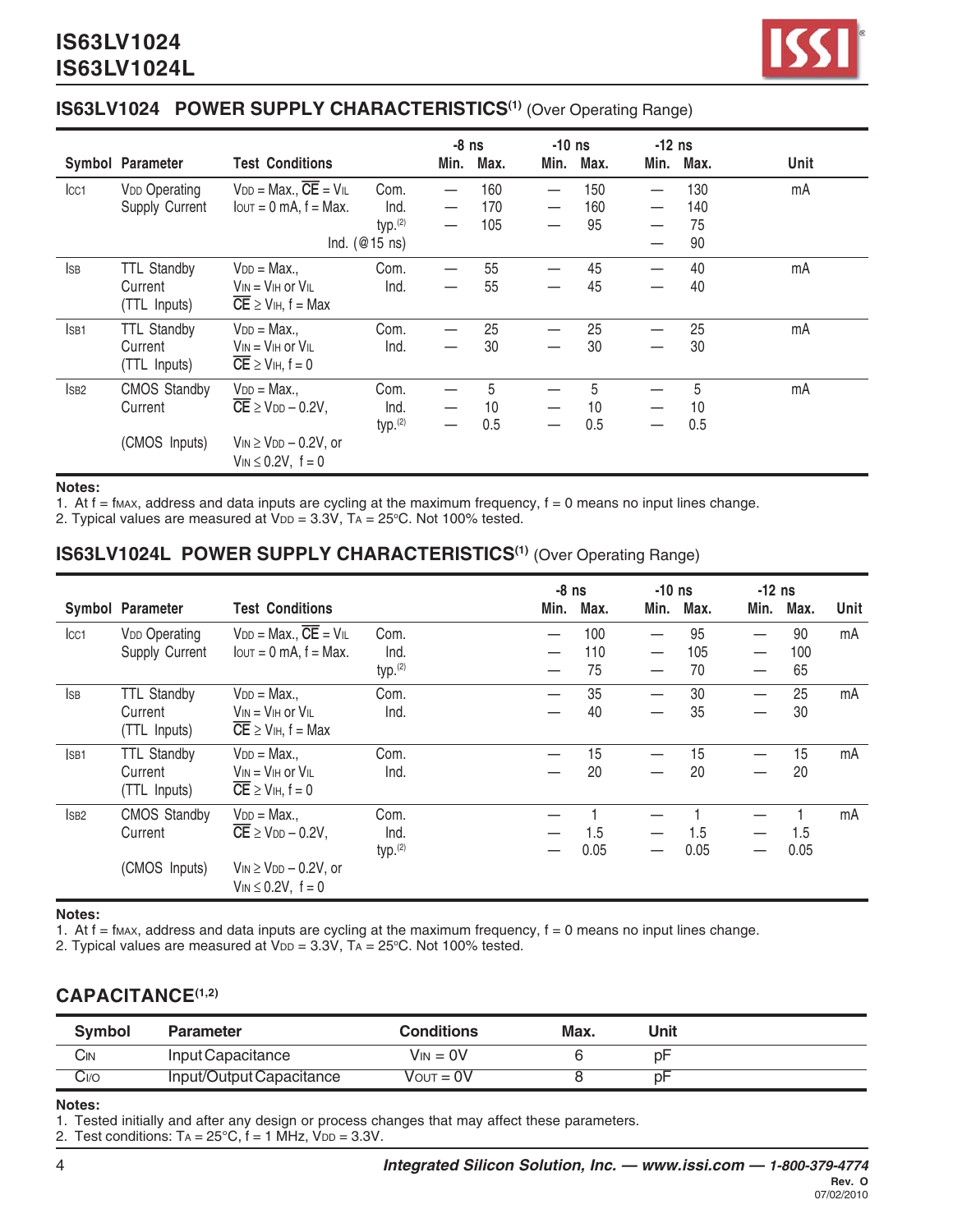## **READ CYCLE SWITCHING CHARACTERISTICS<sup>(1)</sup> (Over Operating Range)**

|                           |                              |      | $-8$ ns |              | $-10$ ns |              | $-12$ ns |      |
|---------------------------|------------------------------|------|---------|--------------|----------|--------------|----------|------|
| Symbol                    | <b>Parameter</b>             | Min. | Max.    | Min.         | Max.     | Min.         | Max.     | Unit |
| trc                       | Read Cycle Time              | 8    |         | 10           |          | 12           |          | ns   |
| taa                       | Address Access Time          |      | 8       |              | 10       |              | 12       | ns   |
| toha                      | Output Hold Time             | 2    |         | 2            |          | 2            |          | ns   |
| tace                      | <b>CE</b> Access Time        |      | 8       |              | 10       |              | 12       | ns   |
| t <sub>DOE</sub>          | <b>OE</b> Access Time        |      | 4       |              | 5        |              | 6        | ns   |
| $t_{LZOE}$ <sup>(2)</sup> | OE to Low-Z Output           | 0    |         | 0            |          | 0            |          | ns   |
| $t$ HZOE <sup>(2)</sup>   | OE to High-Z Output          | 0    | 4       | $\mathbf{0}$ | 5        | 0            | 6        | ns   |
| $t$ LZCE $(2)$            | CE to Low-Z Output           | 3    |         | 3            |          | 3            |          | ns   |
| $t$ HZCE $(2)$            | CE to High-Z Output          | 0    | 4       | $\mathbf{0}$ | 5        | 0            | 6        | ns   |
| tpu                       | CE to Power Up Time          | 0    |         | $\mathbf{0}$ |          | $\mathbf{0}$ |          | ns   |
| t <sub>PD</sub>           | <b>CE</b> to Power Down Time |      | 8       |              | 10       |              | 12       | ns   |

**Notes:**

1. Test conditions assume signal transition times of 3 ns or less, timing reference levels of 1.5V, input pulse levels of 0 to 3.0V loading specified in Figure 1.

2. Tested with the loading specified in Figure 2. Transition is measured ±500 mV from steady-state voltage. Not 100% tested.

# **AC TEST CONDITIONS**

| <b>Parameter</b>                                | Unit                |
|-------------------------------------------------|---------------------|
| Input Pulse Level                               | 0V to 3.0V          |
| Input Rise and Fall Times                       | 3 <sub>ns</sub>     |
| Input and Output Timing<br>and Reference Levels | 1.5V                |
| Output Load                                     | See Figures 1 and 2 |

## **AC TEST LOADS**





#### **Figure 1**

**Figure 2**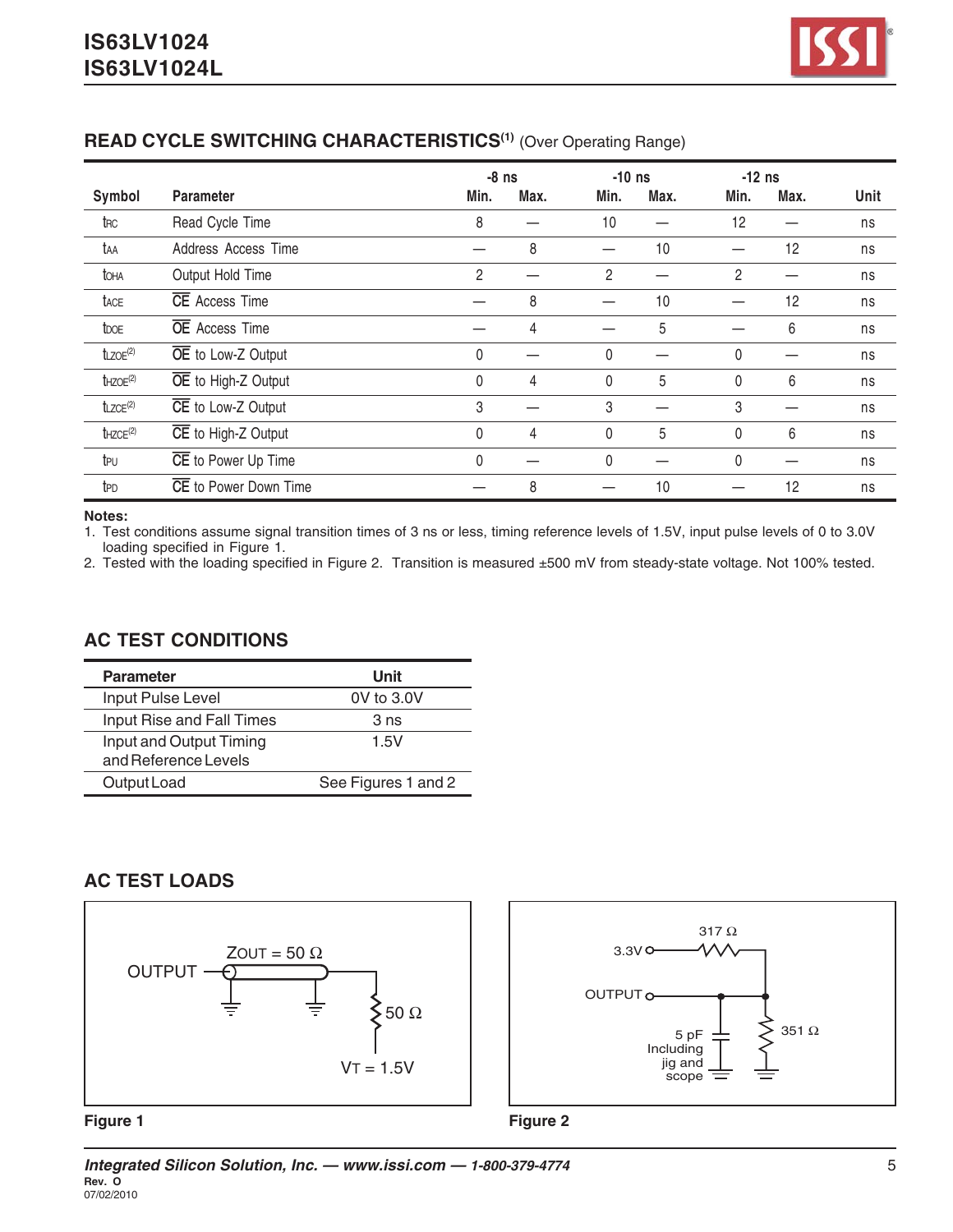

# **AC WAVEFORMS**





#### **READ CYCLE NO. 2(1,3)**



#### **Notes:**

- 1. **WE** is HIGH for a Read Cycle.
- 2. The device is continuously selected. **OE**, **CE** = VIL.
- 3. Address is valid prior to or coincident with **CE** LOW transitions.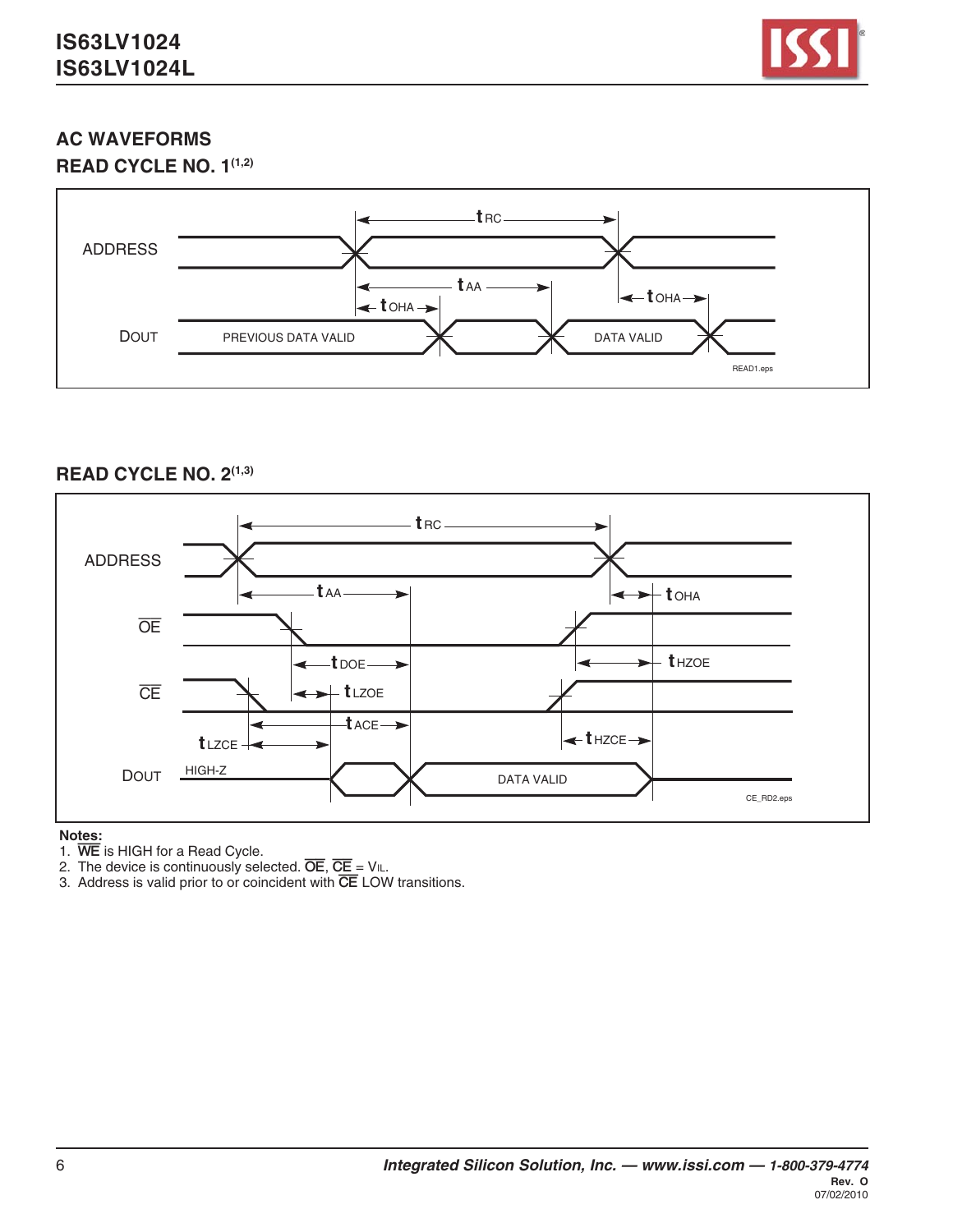#### **WRITE CYCLE SWITCHING CHARACTERISTICS<sup>(1,3)</sup> (Over Operating Range)**

|                            |                                                                  |                | $-8$ ns | $-10$ ns     |      | $-12$ ns     |      |      |
|----------------------------|------------------------------------------------------------------|----------------|---------|--------------|------|--------------|------|------|
| <b>Symbol</b>              | <b>Parameter</b>                                                 | Min.           | Max.    | Min.         | Max. | Min.         | Max. | Unit |
| twc                        | Write Cycle Time                                                 | 8              |         | 10           |      | 12           |      | ns   |
| tsce                       | CE to Write End                                                  | 7              |         | 7            |      | 8            |      | ns   |
| taw                        | Address Setup Time to<br><b>Write End</b>                        | 8              |         | 8            |      | 8            |      | ns   |
| tha                        | Address Hold from<br><b>Write End</b>                            | 0              |         | $\mathbf{0}$ |      | 0            |      | ns   |
| tsa                        | Address Setup Time                                               | 0              |         | 0            |      | 0            |      | ns   |
| $t$ PWE <sub>1</sub> $(1)$ | WE Pulse Width (OE High)                                         | $\overline{7}$ |         | 7            |      | 8            |      | ns   |
| $t_{PWE_2}^{(2)}$          | $\overline{\text{WE}}$ Pulse Width ( $\overline{\text{OE}}$ Low) | 8              |         | 10           |      | 12           |      | ns   |
| tsp                        | Data Setup to Write End                                          | 5              |         | 5            |      | 6            |      | ns   |
| thd                        | Data Hold from Write End                                         | $\mathbf{0}$   |         | 0            |      | $\mathbf{0}$ |      | ns   |
| $t$ HZWE $(2)$             | WE LOW to High-Z Output                                          |                | 4       |              | 5    |              | 6    | ns   |
| $t$ LZWE $(2)$             | WE HIGH to Low-Z Output                                          | 3              |         | 3            |      | 3            |      | ns   |

#### **Notes:**

1. Test conditions assume signal transition times of 3ns or less, timing reference levels of 1.5V, input pulse levels of 0 to 3.0V and output loading specified in Figure 1.

2. Tested with the load in Figure 2. Transition is measured ±500 mV from steady-state voltage. Not 100% tested.

3. The internal write time is defined by the overlap of **CE** LOW and **WE** LOW. All signals must be in valid states to initiate a Write, but any one can go inactive to terminate the Write. The Data Input Setup and Hold timing are referenced to the rising or falling edge of the signal that terminates the Write.

# **AC WAVEFORMS**

**WRITE CYCLE NO. 1<sup>(1,2</sup> (CE** Controlled,  $\overline{OE}$  = HIGH or LOW)

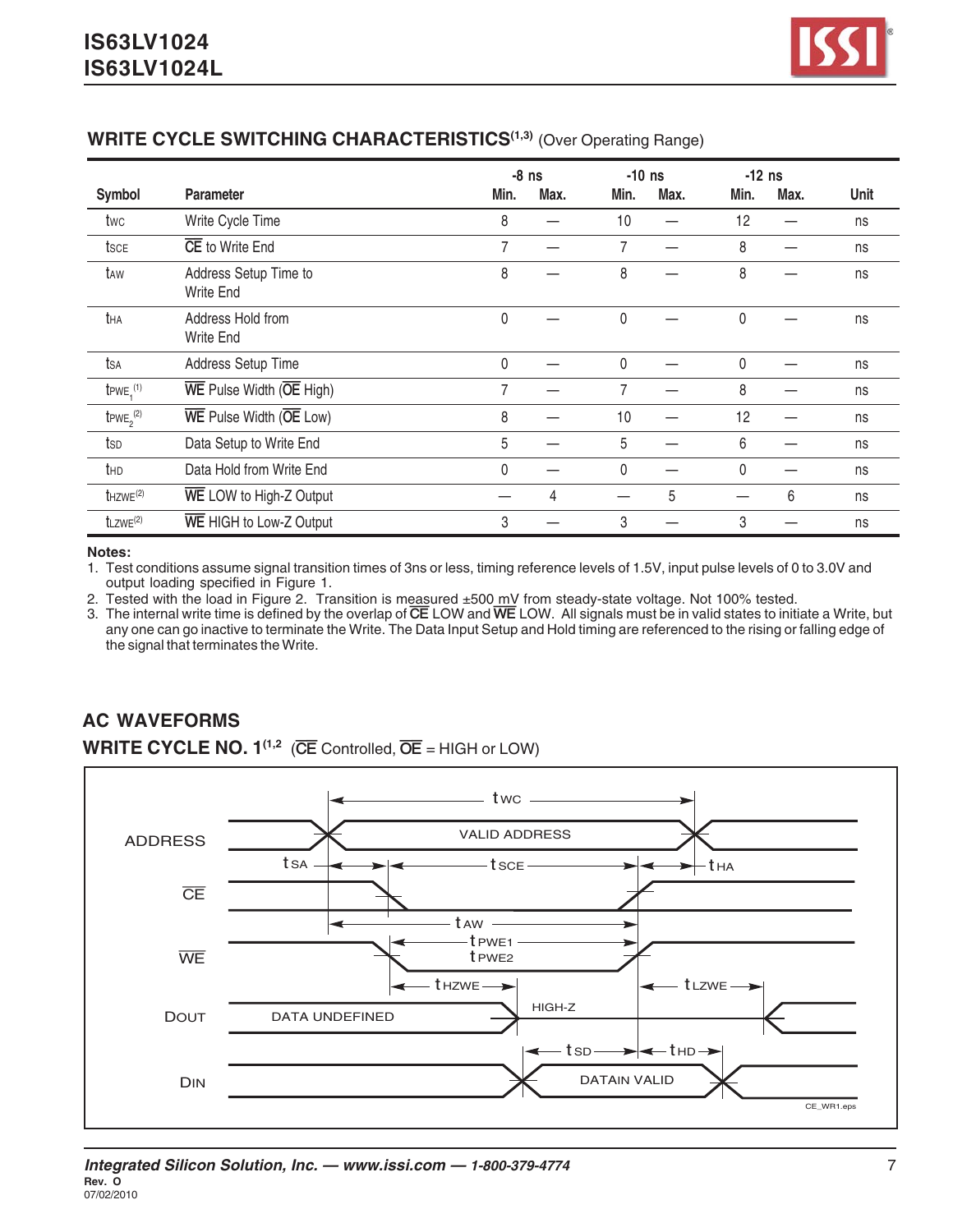

## **AC WAVEFORMS**

**WRITE CYCLE NO. 2<sup>(1)</sup>** (WE Controlled, = HIGH during Write Cycle)







#### **Notes:**

- 1. The internal write time is defined by the overlap of **CE** LOW and **WE** LOW. All signals must be in valid states to initiate a Write, but any one can go inactive to terminate the Write. The Data Input Setup and Hold timing are referenced to the rising or falling edge of the signal that terminates the Write.
- 2.  $I/O$  will assume the High-Z state if  $\overline{OE}$  > V<sub>IH</sub>.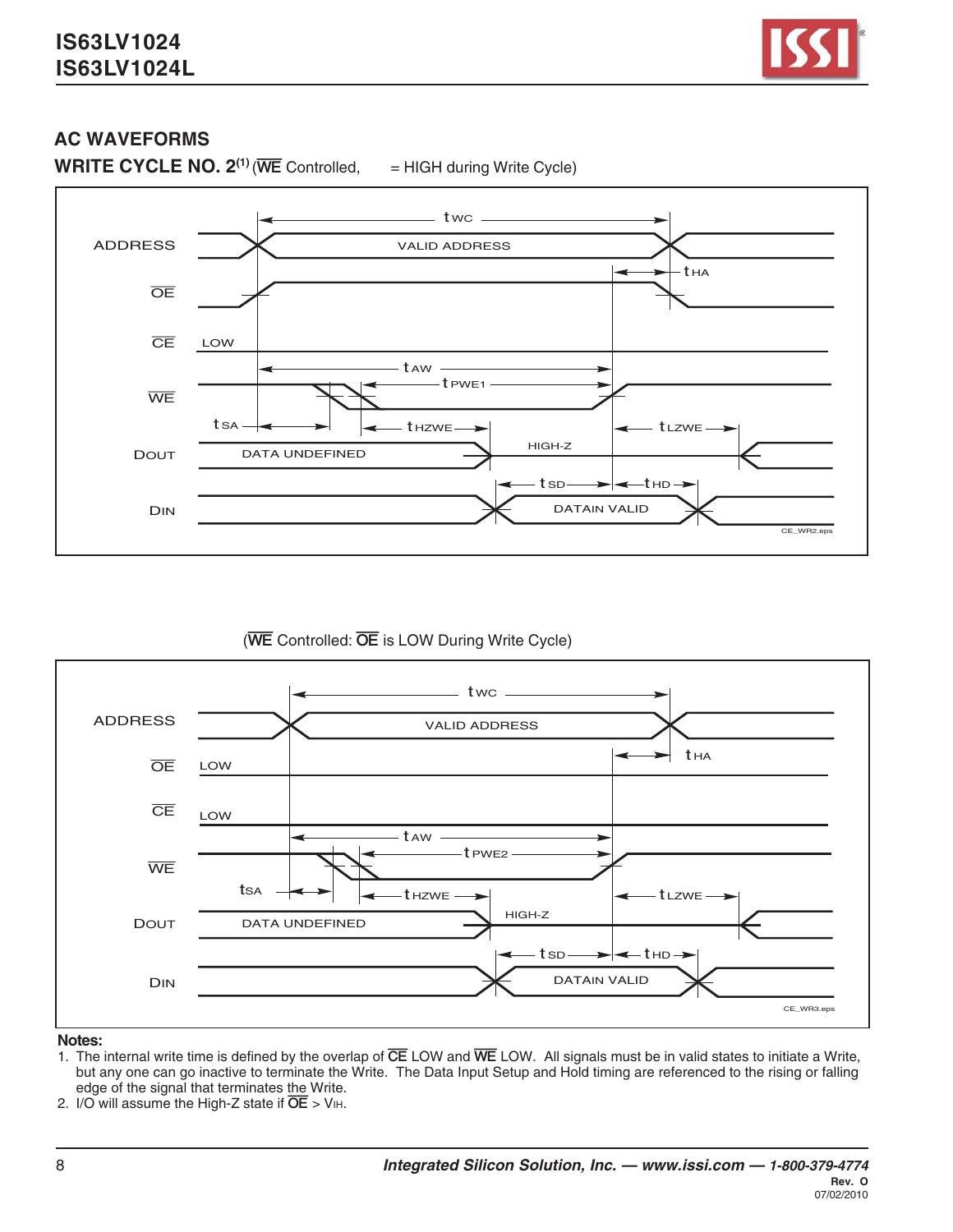

| Symbol       | <b>Parameter</b>                   | <b>Test Condition</b>                                  | <b>Options</b> | Min.                   | $TVD.$ <sup>(1)</sup> | Max. | Unit |
|--------------|------------------------------------|--------------------------------------------------------|----------------|------------------------|-----------------------|------|------|
| <b>VDR</b>   | V <sub>DD</sub> for Data Retention | See Data Retention Waveform                            |                | 2.0                    |                       | 3.6  | V    |
| IDR          | Data Retention Current             | $V_{DD} = 2.0 V$ , $\overline{CE} \geq V_{DD} - 0.2 V$ | IS63LV1024     |                        | 0.5                   | 10   | mA   |
|              |                                    |                                                        | IS63LV1024L    |                        | 0.05                  | l.5  |      |
| tsdr         | Data Retention Setup Time          | See Data Retention Waveform                            |                |                        |                       |      | ns   |
| <b>t</b> RDR | Recovery Time                      | See Data Retention Waveform                            |                | <b>t</b> <sub>RC</sub> |                       |      | ns   |

**Note 1**: Typical values are measured at VDD = 3.0V, TA = 25°C and not 100% tested.

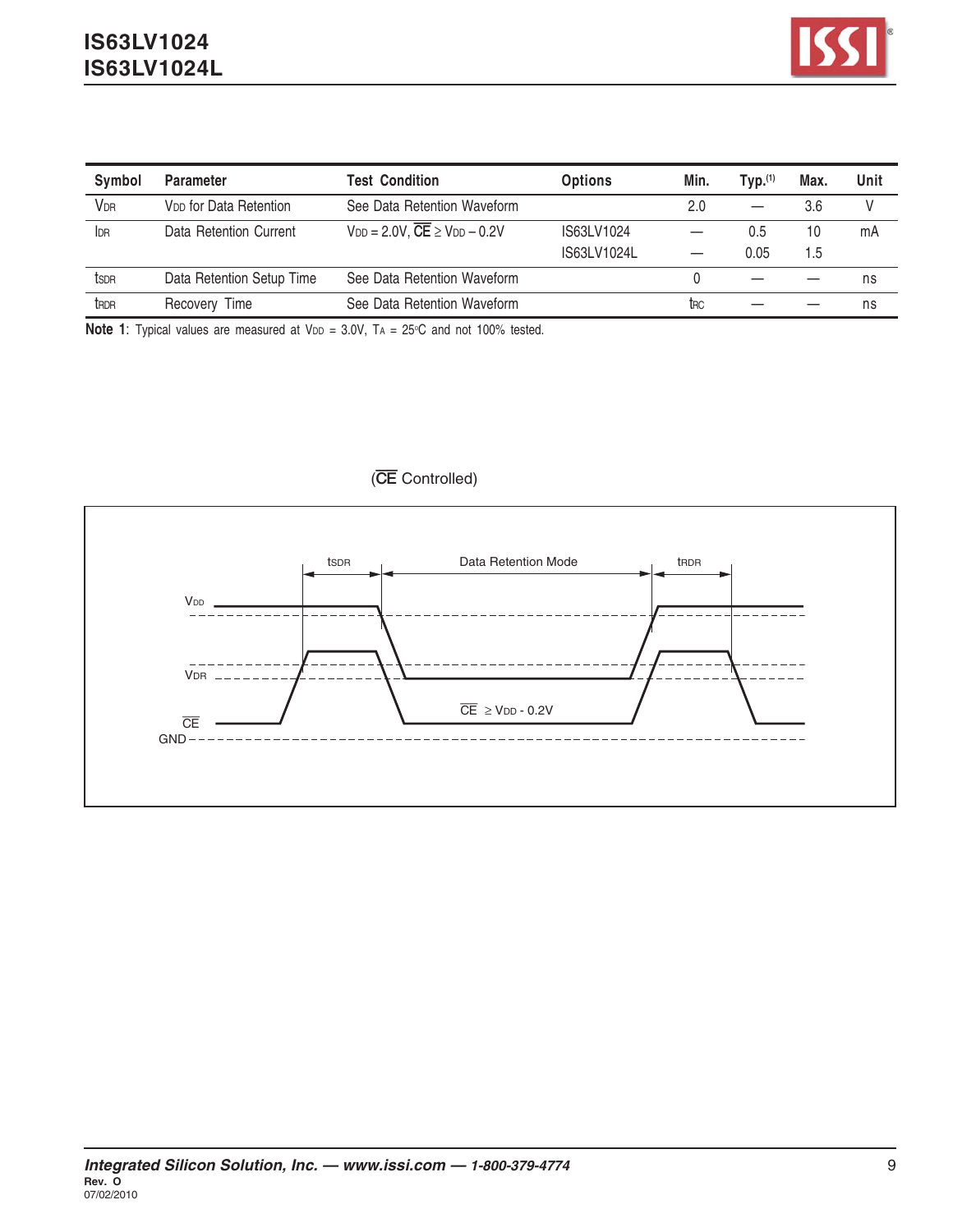

| Speed(ns) | Order Part No.                                                         | Package                                                                                                   |
|-----------|------------------------------------------------------------------------|-----------------------------------------------------------------------------------------------------------|
| 8         | IS63LV1024-8K<br>IS63LV1024-8KL                                        | 400-mil Plastic SOJ<br>400-mil Plastic SOJ, Lead-free                                                     |
| 10        | IS63LV1024-10T<br>IS63LV1024-10J<br>IS63LV1024-10K                     | TSOP (Type II)<br>300-mil Plastic SOJ<br>400-mil Plastic SOJ                                              |
| 12        | IS63LV1024-12T<br>IS63LV1024-12J<br>IS63LV1024-12JL<br>IS63LV1024-12KL | TSOP (Type II)<br>300-mil Plastic SOJ<br>300-mil Plastic SOJ, Lead-free<br>400-mil Plastic SOJ, Lead-free |

| Speed(ns) | Order Part No.  | Package             |
|-----------|-----------------|---------------------|
| 8         | IS63LV1024-8KI  | 400-mil Plastic SOJ |
| 10        | IS63LV1024-10KI | 400-mil Plastic SOJ |
| 12        | IS63LV1024-12TI | TSOP (Type II)      |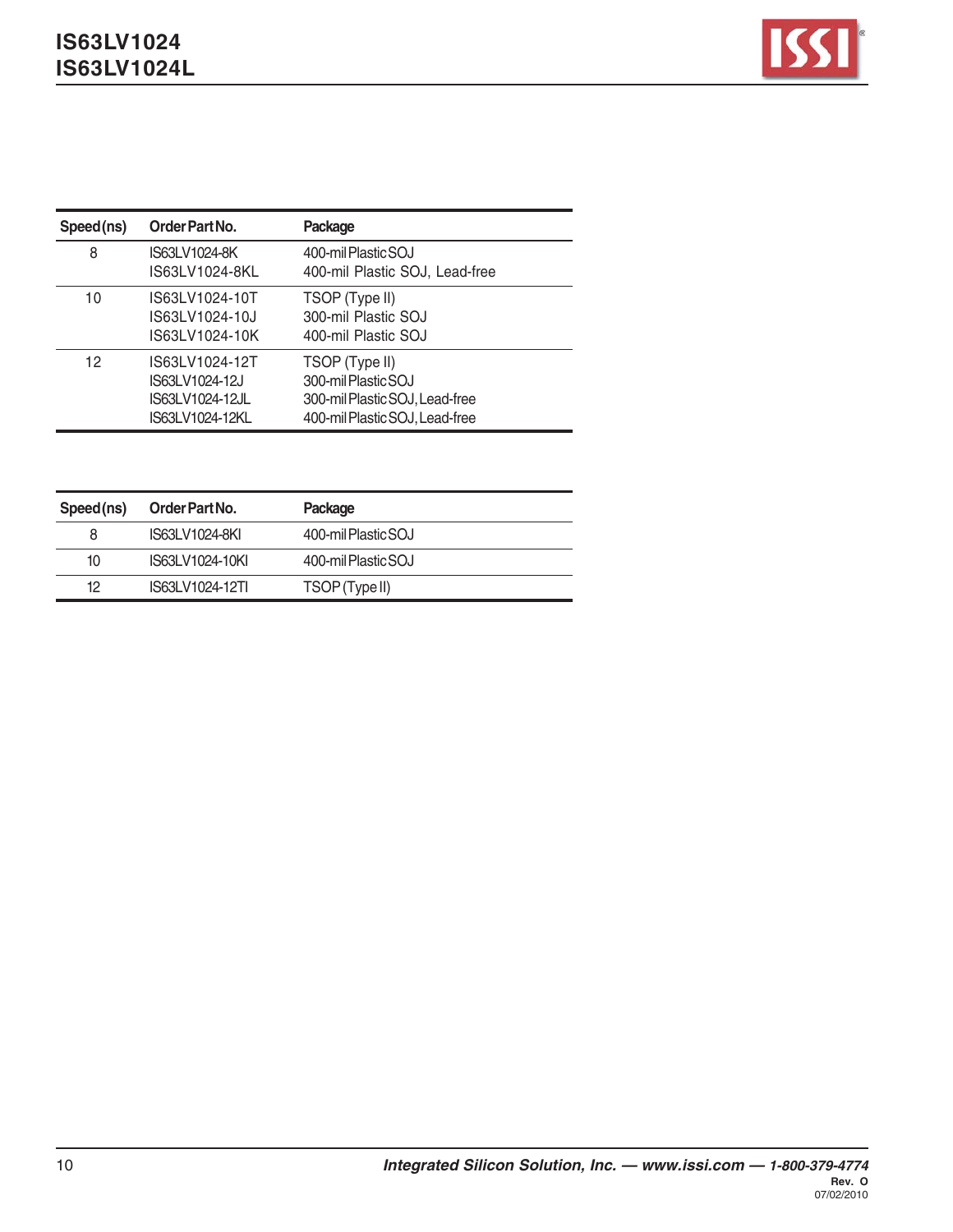| Speed (ns) | <b>Order Part No.</b>                                                     | Package                                                                                                  |
|------------|---------------------------------------------------------------------------|----------------------------------------------------------------------------------------------------------|
| 8          | IS63LV1024L-8T<br>IS63LV1024L-8TL<br>IS63LV1024L-8B                       | TSOP (Type II)<br>TSOP (Type II), Lead-free<br>mBGA (8mmx10mm)                                           |
| 10         | IS63LV1024L-10T<br>IS63LV1024L-10TL<br>IS63LV1024L-10HL                   | TSOP (Type II)<br>TSOP (Type II), Lead-free<br>sTSOP (Type I) (8mm x13.4mm), Lead-free                   |
| 12         | IS63LV1024L-12T<br>IS63LV1024L-12TL                                       | TSOP (Type II)<br>TSOP (Type II), Lead-free                                                              |
|            | IS63LV1024L-12H<br>IS63LV1024L-12J<br>IS63LV1024L-12JL<br>IS63LV1024L-12B | sTSOP (Type I) (8mm x13.4mm)<br>300-mil Plastic SOJ<br>300-mil Plastic SOJ, Lead-free<br>mBGA (8mmx10mm) |

| Speed (ns) | <b>Order Part No.</b>                                                           | Package                                                                                                                       |
|------------|---------------------------------------------------------------------------------|-------------------------------------------------------------------------------------------------------------------------------|
| 8          | IS63LV1024L-8TI<br>IS63LV1024L-8JI<br>IS63LV1024L-8KI<br>IS63LV1024L-8BI        | TSOP (Type II)<br>300-mil Plastic SOJ<br>400-mil Plastic SOJ<br>mBGA (8mmx10mm)                                               |
| 10         | IS63LV1024L-10HI<br>IS63LV1024L-10JLI<br>IS63LV1024L-10KLI<br>IS63LV1024L-10TLI | sTSOP (Type I) (8mm x13.4mm)<br>300-mil Plastic SOJ, Lead-free<br>400-mil Plastic SOJ, Lead-free<br>TSOP (Type II), Lead-free |
| 12         | IS63LV1024L-12BI<br>IS63LV1024L-12BLI<br>IS63LV1024L-12TI<br>IS63LV1024L-12TLI  | mBGA (8mmx10mm)<br>mBGA (8mmx10mm), Lead-free<br>TSOP (Type II)<br>TSOP (Type II), Lead-free                                  |

| Speed (ns) | Top Mark          | <b>Order Part No.</b> | Package                        |
|------------|-------------------|-----------------------|--------------------------------|
| 8          | IS63LV1024L-10KLI | U788B-8KLI            | 400-mil Plastic SOJ. Lead-free |
|            | IS63LV1024L-10TLI | U788A-8TLI            | TSOP (Type II), Lead-free      |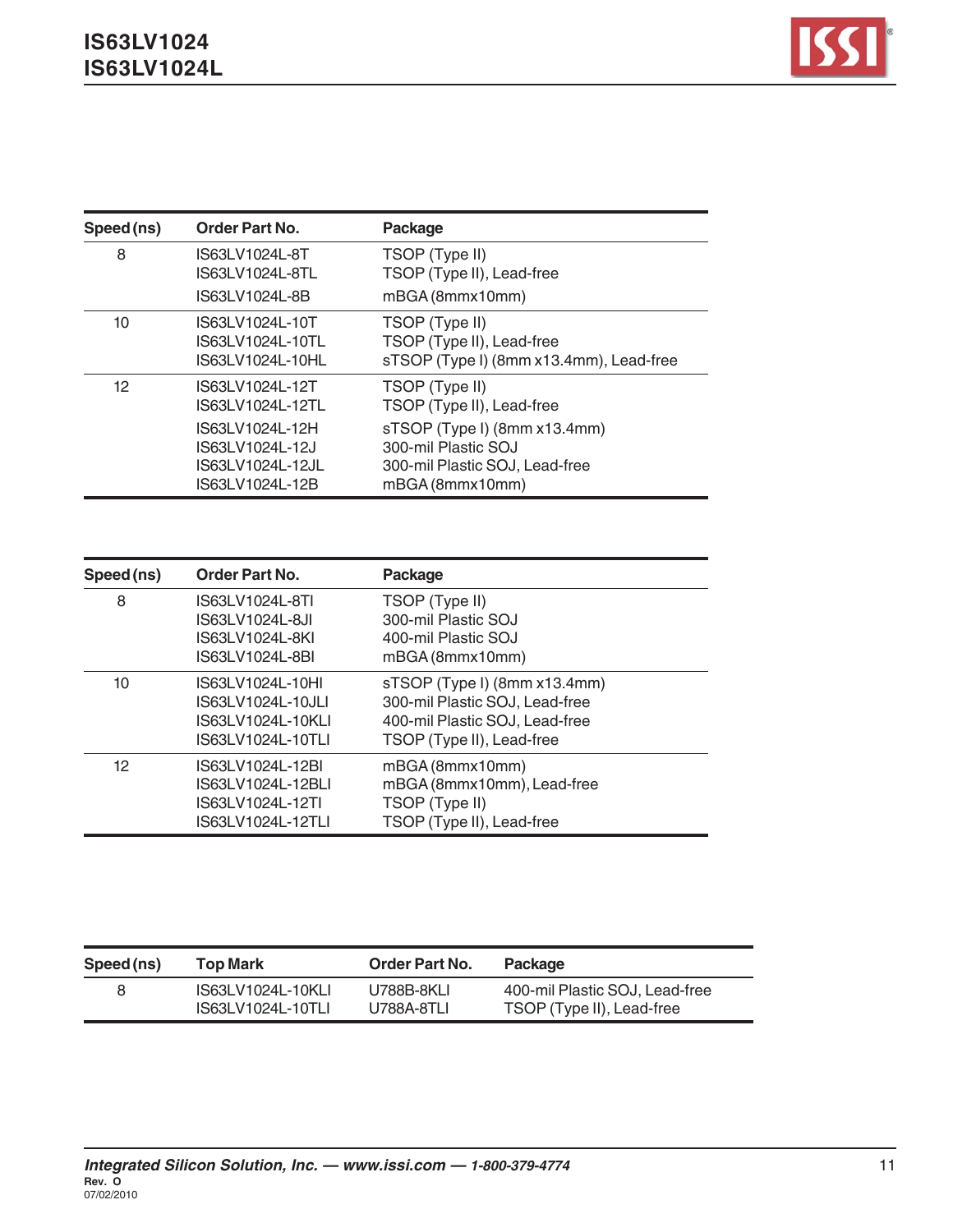

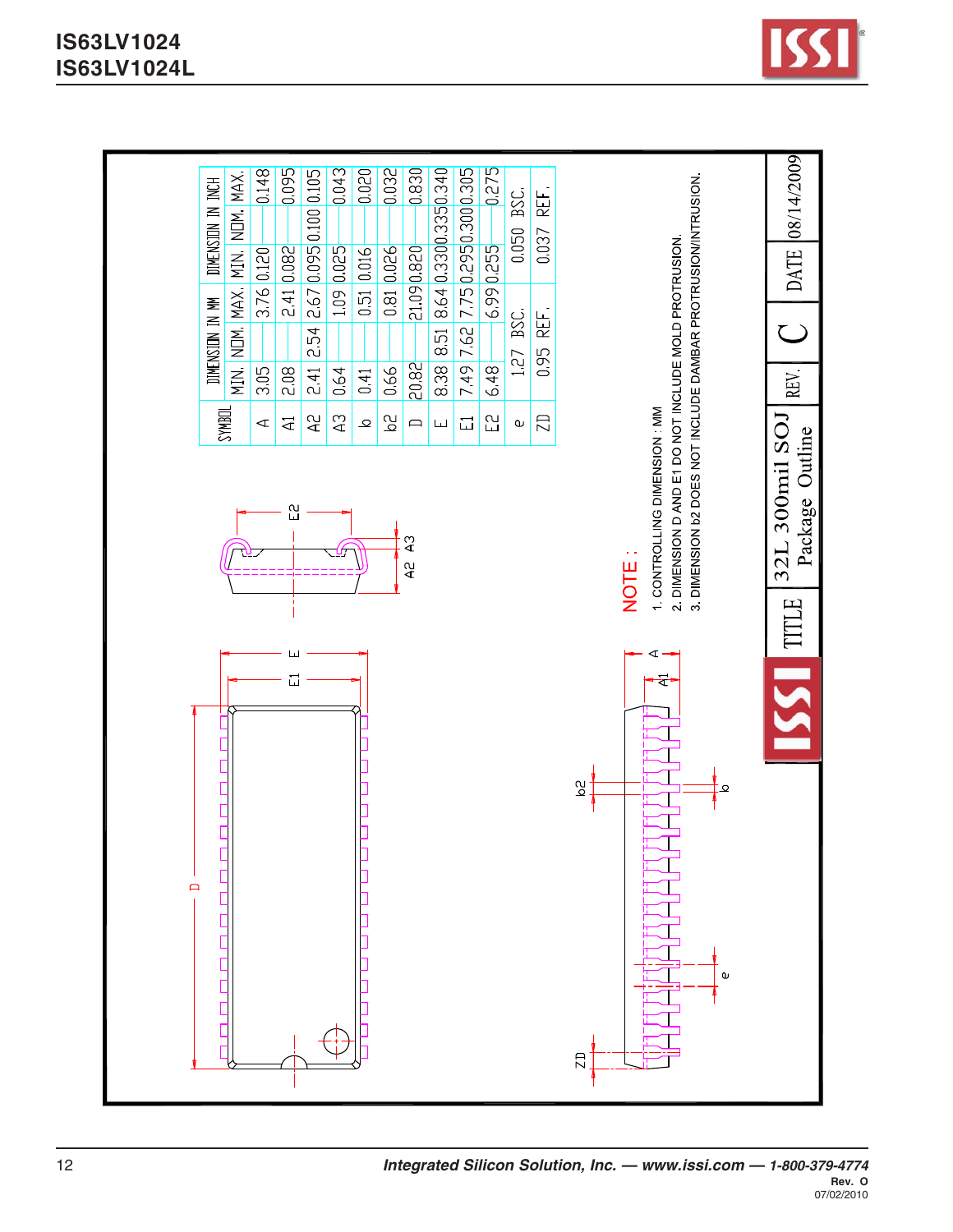

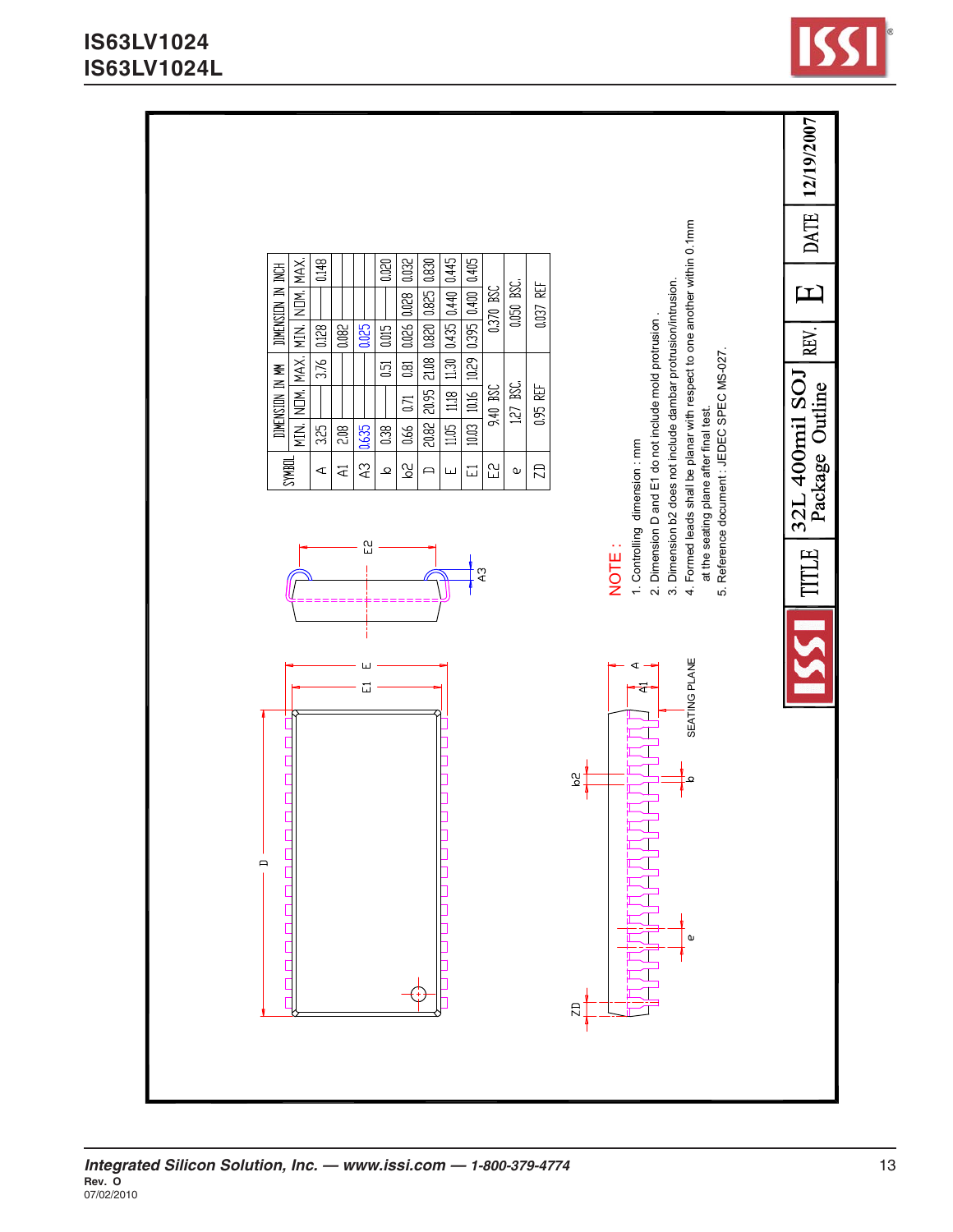

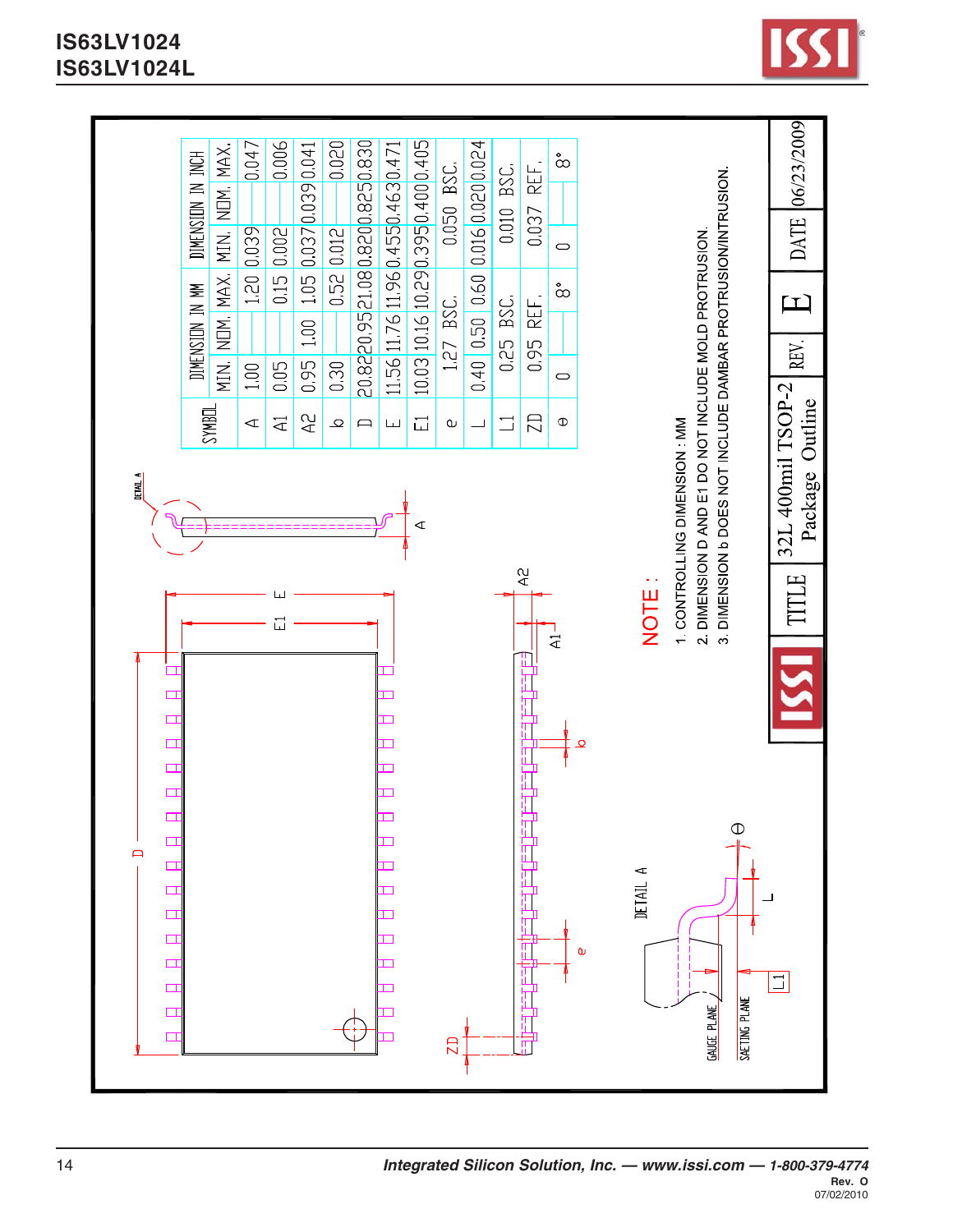